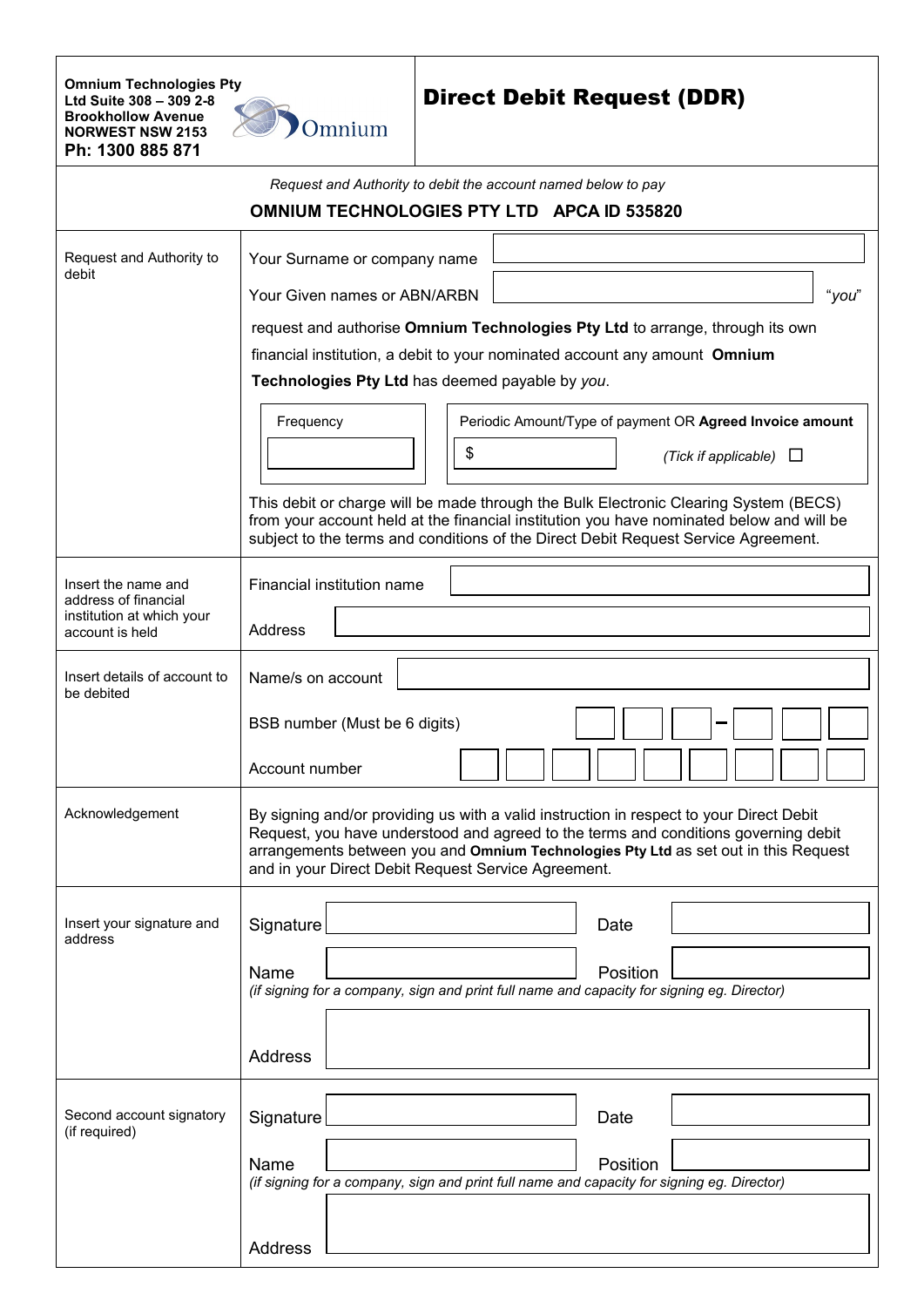**Omnium Technologies Pty Ltd Suite 308 – 309 2-8 Brookhollow Avenue NORWEST NSW 2153 Ph: 1300 885 871**



## Direct Debit Request Service Agreement

This is your Direct Debit Service Agreement with **Omnium Technologies Pty Ltd, user ID 102302311 & ABN 45101181015** It explains what your obligations are when undertaking a Direct Debit arrangement with us. It also details what our obligations are to you as your Direct Debit provider.

Please keep this agreement for future reference. It forms part of the terms and conditions of your Direct Debit Request (DDR) and should be read in conjunction with your DDR authorisation.

| Definitions                 | account means the account held at your financial institution from which we are authorised to arrange<br>for funds to be debited.                                                                                                                                                           |
|-----------------------------|--------------------------------------------------------------------------------------------------------------------------------------------------------------------------------------------------------------------------------------------------------------------------------------------|
|                             | agreement means this Direct Debit Request Service Agreement between you and us.                                                                                                                                                                                                            |
|                             | banking day means a day other than a Saturday or a Sunday or a public holiday listed throughout<br>Australia.                                                                                                                                                                              |
|                             | debit day means the day that payment by you to us is due.                                                                                                                                                                                                                                  |
|                             | debit payment means a particular transaction where a debit is made.                                                                                                                                                                                                                        |
|                             | direct debit request means the Direct Debit Request between us and you.                                                                                                                                                                                                                    |
|                             | us or we means Omnium Technologies Pty Ltd, (the Debit User) you have authorised by<br>requesting a Direct Debit Request.                                                                                                                                                                  |
|                             | you means the customer who has signed or authorised by other means the Direct Debit Request.                                                                                                                                                                                               |
|                             | your financial institution means the financial institution nominated by you on the DDR at which the<br>account is maintained.                                                                                                                                                              |
| Debiting your account<br>1. | 1.1 By signing a Direct Debit Request or by providing us with a valid instruction, you have authorised<br>us to arrange for funds to be debited from your account. You should refer to the Direct Debit<br>Request and this agreement for the terms of the arrangement between us and you. |
|                             | 1.2 We will only arrange for funds to be debited from your account as authorised in the Direct Debit<br>Request.                                                                                                                                                                           |
|                             | or                                                                                                                                                                                                                                                                                         |
|                             | We will only arrange for funds to be debited from your account if we have sent to the address<br>nominated by you in the Direct Debit Request, a billing advice which specifies the amount payable<br>by you to us and when it is due.                                                     |
|                             | 1.3 If the debit day falls on a day that is not a banking day, we may direct your financial institution to<br>debit your account on the following banking day. If you are unsure about which day your account<br>has or will be debited you should ask your financial institution.         |
| Amendments by us<br>2.      | 2.1 We may vary any details of this agreement or a Direct Debit Request at any time by giving you at<br>least fourteen (14) days written notice.                                                                                                                                           |
| 3. Amendments by you        | 3.1 You may change*, stop or defer a debit payment, or terminate (cancel) this agreement at any time<br>by providing us with at least 14 days notification by writing to:                                                                                                                  |
|                             | sales@omnium.com.au                                                                                                                                                                                                                                                                        |
|                             | or                                                                                                                                                                                                                                                                                         |
|                             | by telephoning us on 1300 558 871 during business hours;                                                                                                                                                                                                                                   |
|                             | or                                                                                                                                                                                                                                                                                         |
|                             | arranging it through your own financial institution, which is required to act promptly on your<br>instructions.                                                                                                                                                                            |
|                             | *Note: in relation to the above reference to 'change', your financial institution may change your<br>debit payment only to the extent of advising us Omnium Technologies Pty Ltd of your new<br>account details.                                                                           |